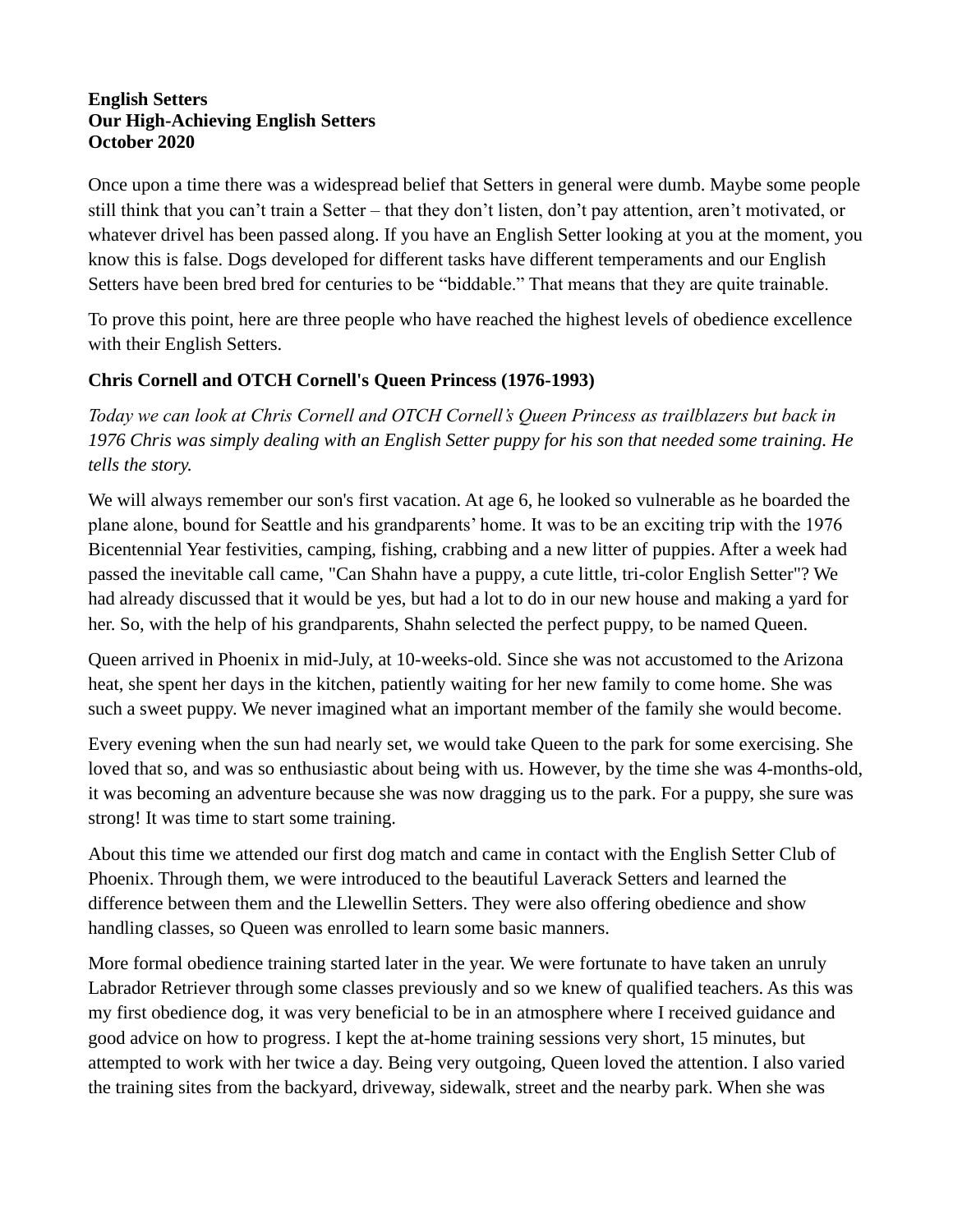about nine months I entered her in some matches so that we both could get some formal ring experience. It was then on to the real shows and she earned the CD title at 11 months.

We had already started Open training while in Novice, working on the dumbbell, retrieving, and jumping. She was a very good retriever and loved to jump. Back in 1976, dogs had to jump 1.5 times the height at the withers. She would have to jump 32 inches, but I practiced at 34 inches, which she easily cleared. Static exercises were never her strong suit, having failed a couple of times on the Novice sit. So, I knew the 3-minute sit and 5-minute down in Open were going to be a challenge. We spent a lot of time on various techniques and gimmicks to keep her up or down, but had problems with the Open sit throughout her career. It was very frustrating when high scores were negated by missing the three minutes by mere seconds. It basically came down to, if she wanted to do it, she would do it. But, her heel work started to really shape up, she earned some very nice scores and earned the CDX title in April, 1977.

Utility training was started early again. Dowels helped tremendously in the directed jumping; and tying down articles was also good. Queen was very partial to cheese but that gets messy in warm Phoenix. She absolutely loved the jumping and that posed a problem. In 1977, jumping was always the last Utility exercise, with the directed retrieve right before it. Queen knew what was coming and would get almost out of control on the glove exercise, knowing jumping was next. The stand for examination back then was a group exam that lasted a minimum of three minutes. Static exercise again, which was not her thing. She did a tap dance or two along the way and kept my heart pumping. Utility is hard, so NQs happened, but she also passed occasionally and, in the Fall of 1978, earned the UD title.

After taking a little time off, we started showing again in Arizona, Nevada, New Mexico, and Southern California. There was no UDX title back then, but the Obedience Trial Champion title was about three years old. We entered a number of shows over the next two years and, in November, 1980, she became the first English Setter to earn the OTCH at 4 years of age. It was an exciting and fun journey!

Although she often was in the ribbons with high scores, I doubt that she will be remembered for them, but rather for the unbridled and contagious enthusiasm she typically demonstrated. She often most impressed spectators when she was flying around the ring with tail flagging, although parts of some exercises might have been temporarily performed incorrectly.

She was a loved member of our family for almost 17 years.

Chris and Claire Cornell

## **Terry Barnes and FC AFC OTCH Smitty's Winchester Rival UDX3 RAE MH AX AXJ AXP MJP NFP (1996-2011)**

*It seems as though there is no limit to the number of titles that Terry Barnes can earn with her English Setters. For many people, however, Terry will always be associated with the unforgettable Rival. Here she tells how Rival came into her life and what the tri-color was like.*

I had told Roy Smith if he ever bred his two Field Champion English Setters Jack and Sandy I would like to buy a puppy but only if I could get the first pick of the litter. In 1996 there were 9 tri-color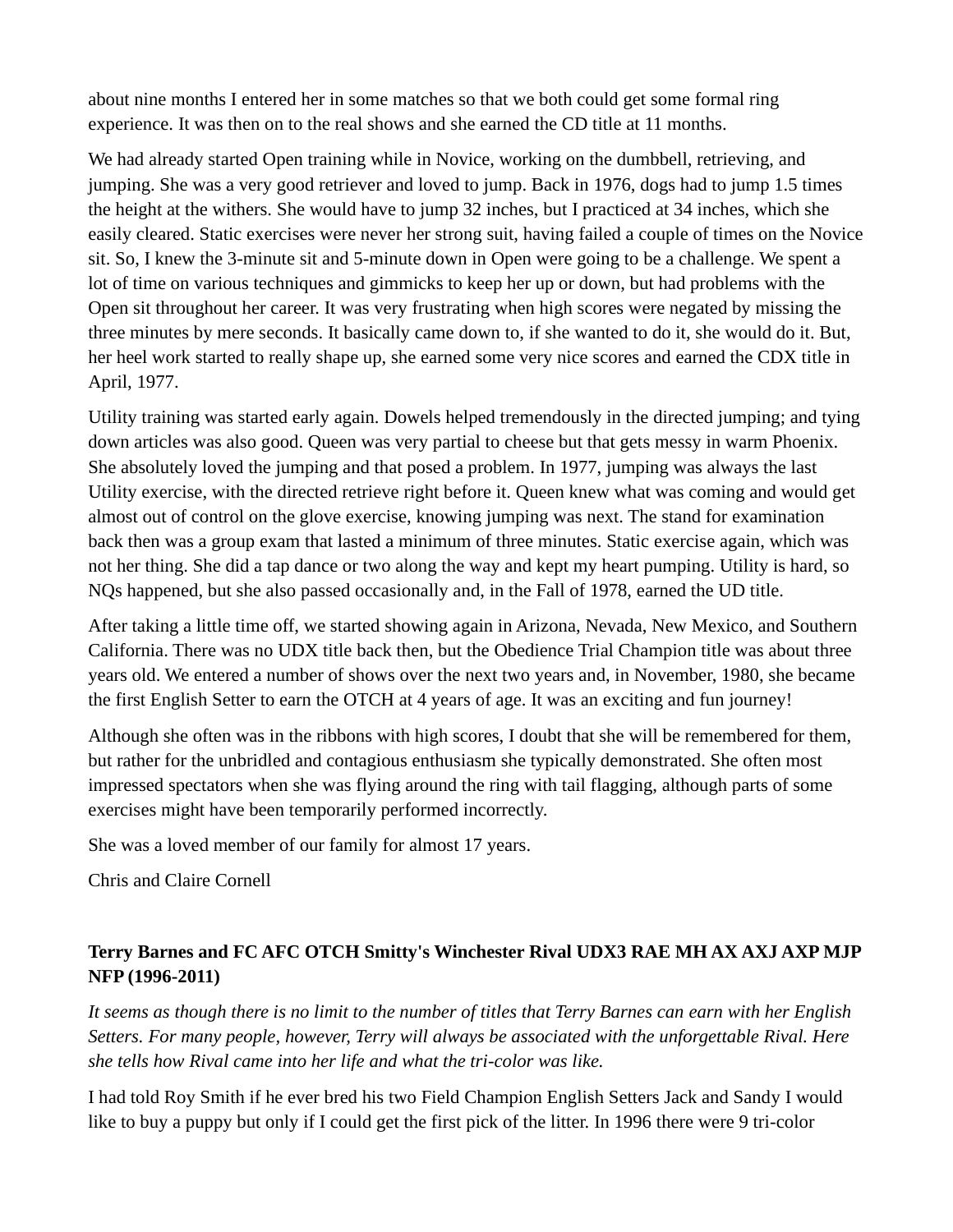puppies to choose from when this much-awaited litter was born. I visited and played with them weekly from the age of 4 weeks to 8 weeks. From the first visit I was attracted to this one little girl who soon became my Rival. She was bold, driven and focused on me and the toys that I had every time. She was very intense on the bird wing with wonderful style. She was a very busy puppy so as she grew she kept me very busy with her training.

At six months old she won both her puppy points and derby points at her first field trials. At 2 1/2 years of age she earned her Field Championship and Amateur Field Championship. The next year she earned her Master Hunter title and started to pursue her obedience titles. At three-years-old she finished her CD by going High In Trial at the English Setter Association Of America National Specialty.

Rival was so much fun to train and show. While pursuing her CDX she was recognized by *Front And Finish* magazine as the #1 all breeds in their rating system for Open A that year. After she earned her Utility Dog title we pursed the UDX and she started earning OTCH points by winning Open B and Utility B classes! One year later she earned the UDX2 and earned the Obedience Trial Championship! It was over 100 degrees that day and we were showing at a trial outdoors. Rival won the Open B class with an awesome score of 198! It was a glorious way to finish her OTCH under one of our favorite judges.

That year she also earned her Rally Excellent title and started earning Agility titles. The next year she became the first English Setter to earn the UDX3, she earned her RAE and she earned her excellent titles in Agility all the while she continued to compete and win in field trials. Rival won many High In Trials and High Combined scores during this venture. Rival was always owner-trained and handled in all venues.

Rival had a wonderful sense of humor and many times liked to put her own twist on exercises in the obedience ring. People still comment on what fun she was to watch! Rival lived a very active 15 years and passed away in 2011 while sleeping next to me, once again doing it her way.

Terry Barnes

## **Rose Miller and CH RACH Aerden's Talk of the Town UDX4 OM7 GN VER RM3 RAE3 JH TKA (2008-2019)**

*Laurie Engel and Rose Miller went to the same high school. Rose trained Morgan horses during the same period when Laurie and her mother were breeding and showing them. They also had field English Setters at the same time. When Laurie got her first show ES, she went to Rose for help with grooming. They have been best friends for some 20 years. Cooper's sire was CH Set'r Ridges Winning Colors (aka Joshua) and his dam was Aerden's Chatterbox.*

*Laurie and Rose describe Cooper's career:*

CH RACH Aerden's Talk of the Town UDX4 OM7 GN VER RM3 RAE3 JH TKA, aka "Cooper," seemed to be destined to achieve a lot of firsts in our breed. He was in the first litter co-bred by Rose and Laurie. In obtaining his breed championship he was shown by Rose and it included him winning WD/Best Puppy at the '09 Kettle Moraine ES specialty under breeder judge Garth Gourlay. When